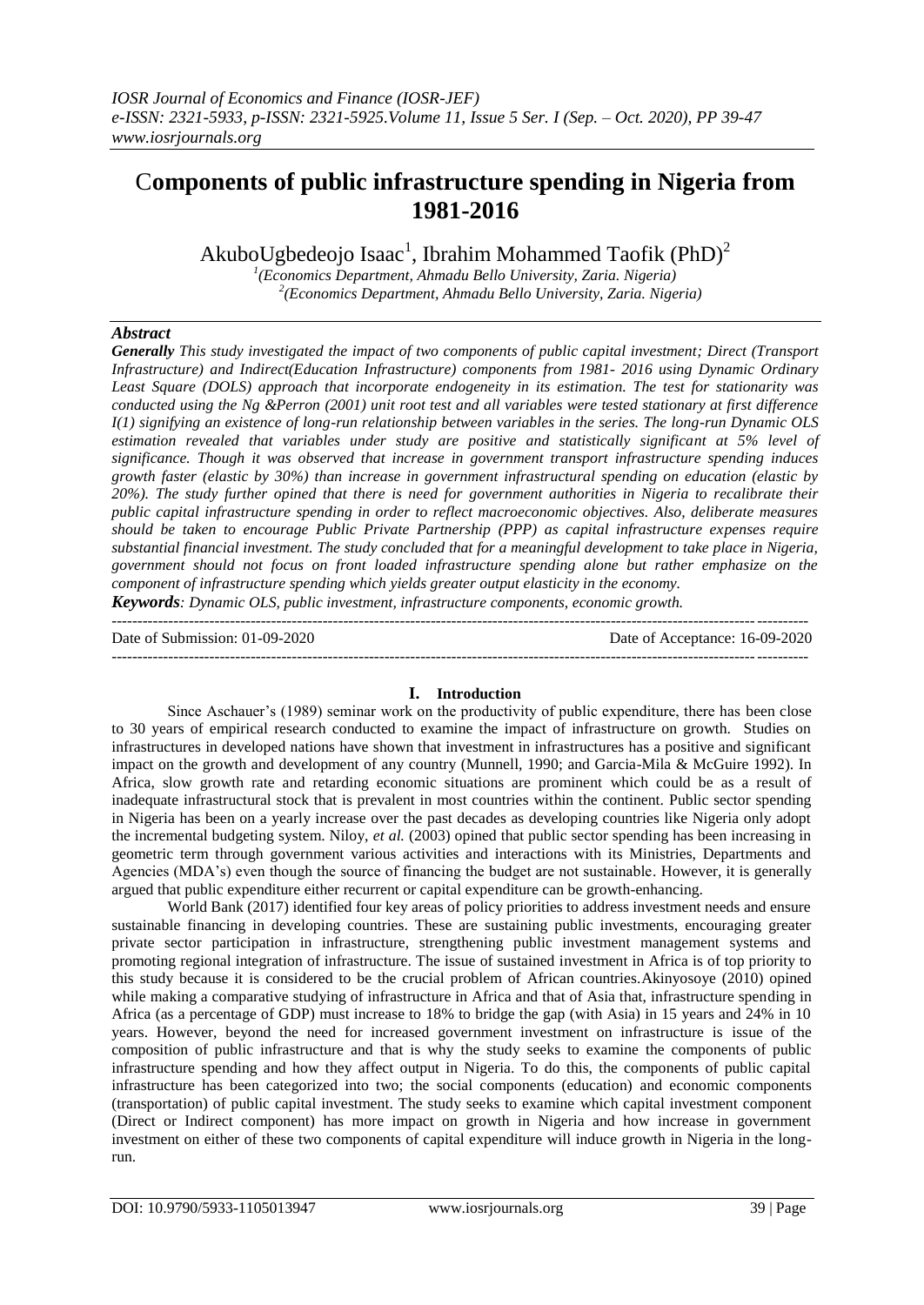The significance of this study cannot be overemphasized as growth is cardinal to the economy of every country. A number of gaps have been identified in the literature on the link between growth and infrastructure stock in a development process. On the methodological side, most study seems to aggregate infrastructure capital in their study of economic growth rather than emphasizing on the composition of the nature and type of public infrastructure spending that is best for stimulating growth in country specific studies. In contrast, this study explored the component of infrastructure capital by classifying the components by their character, significanceand way in which they contribute in the growth process in Nigeria and by extension other developing nations. Furthermore, the study departed from the widely used Ordinary Least Square method (OLS) conducted by Usman, *et al.* (2011); Ezeabasisili, *et al.* (2012); Oni &Ozemkoha (2014), etc. and General Equilibrium Framework (GEF) by Manoj, *et al.* (2017) , Error Correction Model (ECM) by Hakhu (2015) and Ibrahim (2016), Vector Error Correction Model (VECM) by Samson (2013) by exploring the options available in the Dynamic Ordinary Least Square method (DOLS) as proposed by Stock-Watson (1993).The study covered public investment on the capital infrastructure component in Nigeria for the period 1981 to 2016.

#### **Assessment of Infrastructure and Growth in Nigeria**

Nigeria is one of the countries of the world where infrastructure investment is at a suboptimal level. According to Akinyosoye (2010), for Nigeria to bridge the gap and reach average levels of annual growths recorded amongst Asian countries, infrastructure spending (as a percentage of GDP) must increase to 18% to bridge the gap (with Asia) in 15 years and 24% in 10 years. Over the years, investment in transport sector can be seen to be front-loaded in most developing countries of the world, despite this fact, there seem to be little or no much result as regarding the massive investment in infrastructure and growth as there is still the existence of huge underdevelopment in most developing countries. Kayode, *et al.* (2013) rightly observed in their study on transport infrastructure investment and economic growth in Nigeria "In most developing countries, transport investment forms a major component of the capital formation as public expenditure on transportation is usually the largest single item (up to 40%) in national budget". In Sub-Saharan Africa in particular, only 16 percent of roads are paved, and less than one in five Africans has access to electricity (Agénor, 2006).Likewise, education infrastructure has its enormous deficit as its effects on growth is not well felt. According to Ibrahim (2016), public spending on education and health care, being major determinants of human capital are generally low in Nigeria accounting for about 6.36% and 7.01% of national budget share on education and health respectively in the year 2015. These low figures have implications for the level of development of human capital in the country and consequently growth. Therefore, the need for the government to engage in well informed and quality developmental projects is essential.

**Table no 1**: Shows Percentage Growth of Capital Budget Estimate on Infrastructures in Nigeria

**Year 1977-1986 1987-1996 1997-2006 2007-2016**

| Transport/communication                                                                                      | $-1.84$ | 49.2 | 79.6 | 9.03 |  |  |  |
|--------------------------------------------------------------------------------------------------------------|---------|------|------|------|--|--|--|
| Education                                                                                                    | 8.78    | 48.4 | 33.1 | 14.7 |  |  |  |
| Source: Computed from the various issues of the CBN Statistical Bulletin and Financial and Economic Reports, |         |      |      |      |  |  |  |
| 2016.                                                                                                        |         |      |      |      |  |  |  |

This assertion is in line with Ibrahim (20016) argument that even though public capital expenditure in Nigeria has been on a yearly increase, the ratio of public investment to government expenditures has being decreasing.

| <b>Table no 2.3</b> hows referentage Contributions of Selected Himasuluctures to Chowth in Nigeria |           |           |           |           |           |  |  |
|----------------------------------------------------------------------------------------------------|-----------|-----------|-----------|-----------|-----------|--|--|
| Year                                                                                               | 1970-1979 | 1980-1989 | 1990-1999 | 2000-2009 | 2010-2016 |  |  |
| Transport/communication                                                                            | 3.01      | 4.46      | 2.64      | 2.58      | .80       |  |  |
| Education                                                                                          | .49       | 0.46      | 0.23      | 0.22      | 0.15      |  |  |

**Table no 2:**Shows Percentage Contributions of Selected Infrastructures to Growth in Nigeria

Source: Computed from the various issues of the CBN Statistical Bulletin and Financial and Economic Reports, 2016.

## **A Brief Empirical Literature Review**

Musgrave (1959) is one of the pioneer contributors of the public choice theory. He introduced the notion of public good by providing a clear structure for achieving an optimal allocation of resources across public and private goods based on individual preferences and government role in that process. Musgrave suggested the need to incorporate "higher laws" or community values into the allocation process. While the study of Aschauer (1989) blazed a trail in the study of government infrastructure contribution to the growth process of any country. According to him, there existed a strong and positive relationship between public investment and productivity of the private sector in the United States of America. The effect of public investment on private sector productivity for the period 1949 to 1985 shows that decrease in public investment may be crucial in explaining the US economy's relatively poor economic performance between 1970s and 1990s.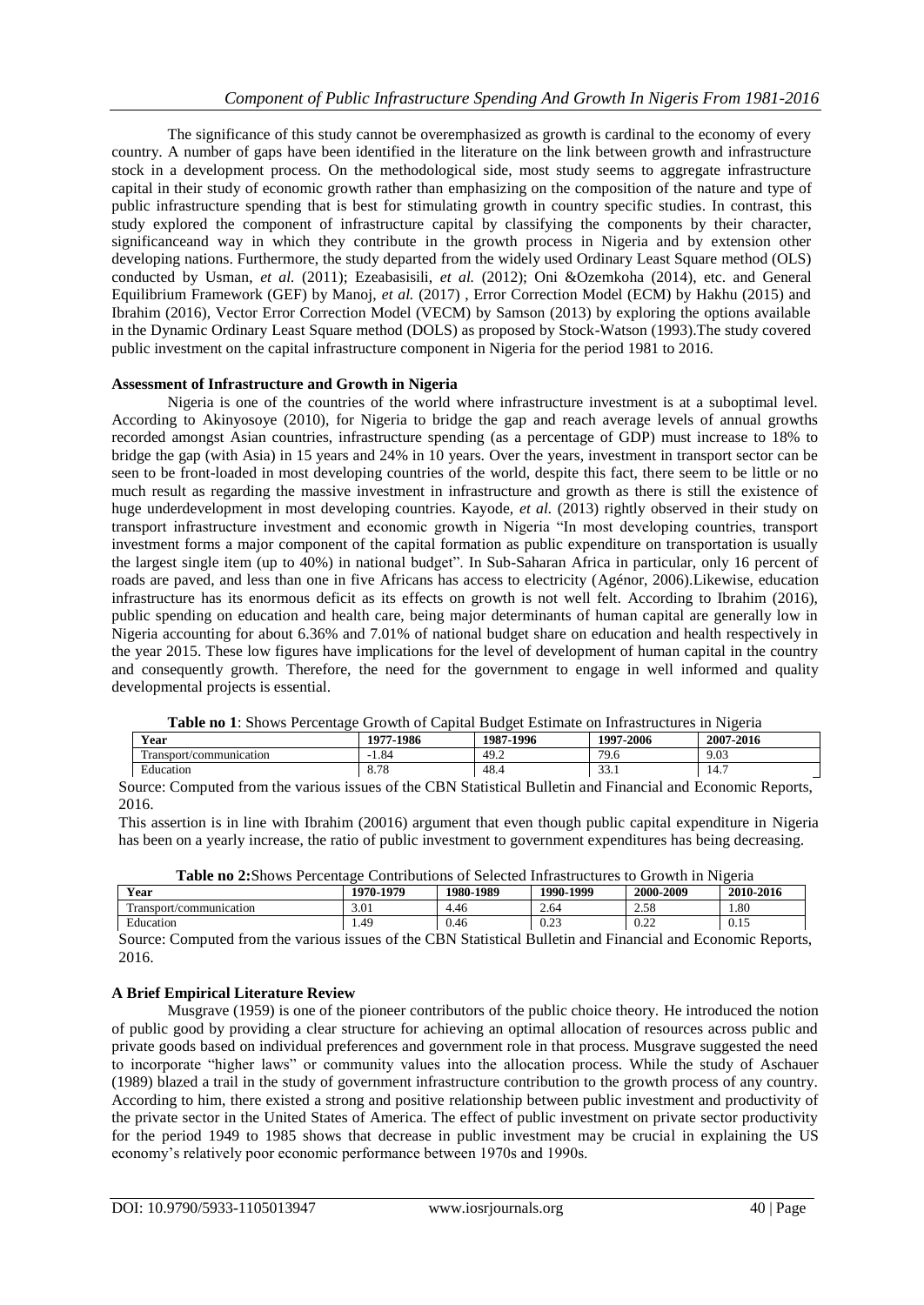Barro (1991) in doing a cross sectional study to assess economic growth in a cross section of Countries" used the neoclassical growth model. His aim was to bring out some empirical regularity about growth, fertility, and investment for 98 countries in the period 1960-1985. Their study discovered that Countries with higher human capital also have lower fertility rates and higher ratios of public investment to GDP. Therefore, Growth is inversely related to the share of government consumption in GDP, but insignificantly related to the share of public Investment.

In the work done by Devarajan, *et al.* (1996) for the period 1970 to 1990 to examine the composition of public expenditure and economic growth looked at conditions under which a change in the composition of government expenditures leads to a higher steady growth rate state of the economy. They conducted a crosssectional study for 43 LDCs and found out that developing countries have been misallocating public expenditure in favor of capital expenditures. In their model, government consumption and investment are negatively related to growth in LDCs thus increase in the share of current expenditure has positive and statistically significant growth effect in developing countries.

Kweka & Morrissey (2000) conducted a study on government spending and economic growth in Tanzania for the period 1965 to 1996. Using Barro (1990) & Ram (1986) model to investigate the impact of public expenditures on economic growth in Tanzania, their result showed that public consumption spending impacts positively on growth whereas public investment impacts negatively on growth. Their Conclusion was that

Ekpung, *et al.* (2014) carried out a study on public expenditure growth on infrastructure in Nigeria. Their objective was to examine the trend in public expenditure on infrastructure in Nigeria between (1970 and 2006) and compare the trend in public expenditure between military and democratic government in Nigeria. Using the Ordinary Least Squares (OLS) multiple regression analysis they found out that there is a unique longrun equilibrium relationship between public expenditure on infrastructure, government revenue, population density, openness, external measures, rate of urbanization and administration. Furthermore, the response of rate of urbanization, openness, government revenue, external reserves, population density and type of government to public expenditure is high, particularly in the short-run and with a higher adjustment toward long-run static equilibrium

Aregbeyen& Ibrahim (2016) empirically examined the nature of public investment and how they affect output performance in Nigeria. Their study explored the direct and indirect long-run relationships and dynamic interaction between public investment and output performance in Nigeria for the period 1970 to 2010. Using the Keynesian macro-economic modeling approach, they made their analysis in two directions, firstly to test the direct effect of public investment on output and secondly the indirect effect. They found out that the indirect effect of public investment through import multiplier was stronger while there was a relatively less strong direct effect of PI on aggregate output in Nigeria. The cause of a less direct effect of PI on output was as a result of decline in capital expenditure, poor implementation and low quality of PI projects due to widespread corruption. Their conclusion was that Pi generally exerts considerable influence on aggregate output.

Manoj, et al. (2017) conducted a general equilibrium analysis to comparatively investigate public infrastructure investment on Roads or Schools. They examined why government spending on social infrastructure (school) is not higher in developing economies. They argued that in developing countries, Public Investment in school infrastructure is of more advantage than investment on roads and there by suggested that multilateral cooperations should provide concessional financing and aids to help government cover the gap existing between investment in schools and roads.

They further argued that even though social infrastructure yields 15% return differentials over the economic infrastructure in the long-run, the combined dynamics of front-loaded fiscal costs of investments and slow benefits from investing in schools does not square well with LIDC where distortionary taxation and debt intolerance, with political myopia are issues prominent there. Even though the writers supported the "big push" idea, they recognized that front loading investment decreases the fraction of the investment scale up dedicated to schools to about one half. Hence they suggested that multilateral cooperation should provide concessional financing and aids to support the government to cover this gap existent in investment on schools.

We observed from the above review that there has been unanimity in the literature on the importance of infrastructure in growth processbut the nexus between infrastructure and economic growth is inconclusive and requires a holistic approach that would reveal a new insight into the link between infrastructure and growth.The nexus between infrastructure and economic growth is inconclusive and requires a holistic approach that would reveal a new insight into the phenomenon. For example, Akonji, *et al.* (2013) argue in support of Wagnerian theory that GDP growth determines public investment expenditure in Nigeria while other studies like Aregbeyen& Ibrahim (2016) Argue otherwise. Furthermore, the widely used Ordinary Least Square method (OLS) conducted by writers like Usman *et al.* (2011); Ezeabasisili, *et al.* (2012); Oni &Ozemkoha (2014), etc. and General Equilibrium Framework (GEF) by Manoj, *et al.* (2017), Error Correction Model (ECM) by Hakhu (2015) and Ibrahim (2016), Vector Error Correction Model (VECM) by Samson (2013) have attempted to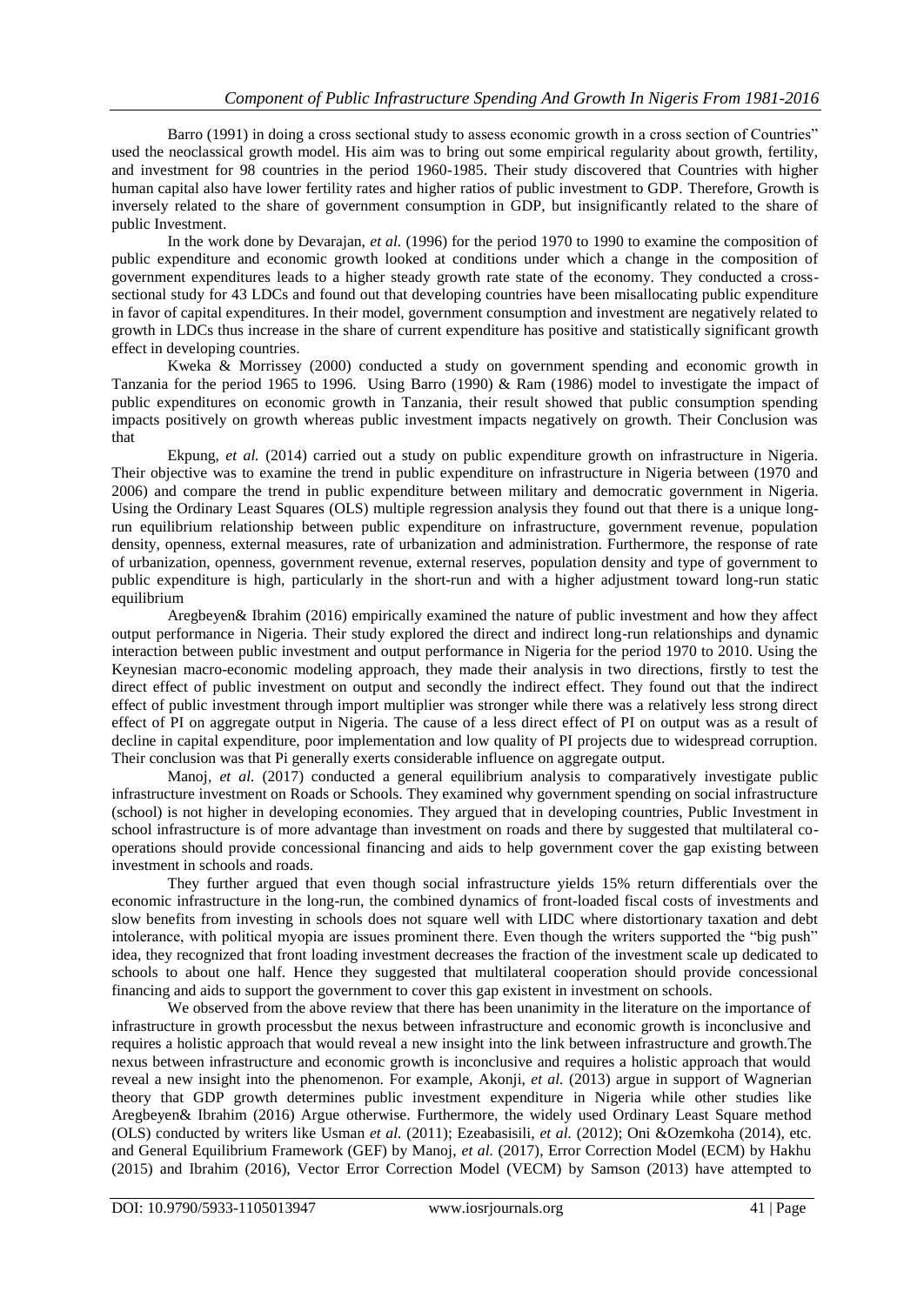analyze the nexus between infrastructure growth and growth in the economy. All their works have contributed greately to the body of knowledge on this matter; however, this study gives a different approach by exploring the options available in the Dynamic Ordinary Least Square method (DOLS) as proposed by Stock-Watson (1993). This estimation method gives a higher order of integration as opposed to the OLS and GLS methods as it is robust to simultaneity and small sample bias.

#### **II. Materials and Research Methods**

The critical issue of emphasisin this study is not just infrastructural development or increased capital investment but rather accentuating on the component or type of infrastructural investment that would accelerate the slackening rate of economic growth in the country. In order to carry out the linear combination of the variables in the model an alternative approach proposed by Stock-Watson, which has more improvement over both the single equation and Johansen maximum likelihood procedures is adopted for this study.

#### **Model Specification**

For simplicity, we assume that capital fully depreciates at each period and savings rate (S) is constant. Thus testing the possibility of constant return to scale<sup>2</sup>, equation (3.3) in Cobb-Douglas production form and including (A) as a measure of total productivity yields gives:

$$
Y_t = AK_t^{\psi} L_t^{\theta} G_t^{\partial} \pi_t^{\lambda}
$$
\n(3.3)

Taking the natural logarithm of equation (3.3) we get

 $\int_{\text{In}} Y_t = \ln A + \theta \ln K_t + \partial \ln H_t + \psi \ln G_t + \lambda \ln \pi_t$  (3.4) (3.4)

Where G is a vector of infrastructural capital (transport and education).

The output elasticity with respect to public capital infrastructure  $\psi$  is the main variable of interest in this study.

The other production elasticities:  $\partial$ ,  $\theta$  and  $\lambda$  are of interest mainly to assess the shape of the production function.

Based on the discussion on the measurement of infrastructure earlier discussed, two different measures of infrastructure are adopted in this study to account for both economic and social requirement of infrastructure. These two measures are adopted because of their relevance in the production process. For instance, Public Investment on transportation affects output by increasing the level of economic activities in the society and Public Investment in school affect output by increasing the productivity of human capital.

In order to avoid multi-collinearity and to compare the impact of these measures of infrastructure on output, each infrastructure (transportation and education) is expressed as a function of total output in the economy and measured through the method proposed by Stock-Watson.

$$
\Delta \text{In} \, RGDP_t = \alpha + \theta \Delta \ln K_t + \partial \Delta \ln LF_t + \psi \Delta \ln \text{TRANS}_t + \psi \Delta \ln EDU_t + \lambda \Delta \ln \pi_t + \varepsilon_t \tag{3.6}
$$

Where; the explanatory variables *K, LF, TRANS, EDU*represent capital, labour, Public capital expenditure/investment on transportation and education respectively.

#### **Estimation Technique**

The approach proposed by Stock-Watson has more improvement over both the single equation and Johansen maximum likelihood procedures and hence is adopted for this study. The Stock-Watson method has asymptotic optimality properties like the Johansen procedure. This estimation method gives a higher order of integration as opposed to the OLS and GLS methods as it is robust to simultaneity and small sample bias. The DOLs model is based on Monte Carlo simulation which opined that the DOLS estimation is superior in smaller samples compared to other alternative estimators, as well as not only being able to accommodate higher orders of integration but also to account for possible simultaneity within repressors of potential demand system (Masih, 1996). The DOLs growth equation is expressed below as:

#### **Eqn (3.8)**

$$
\ln GDP_{t} = P_{t}x^{'} + \sum_{i=m}^{i-m} a_{i} \Delta \ln GFCF_{t-i} + \sum_{i=n}^{i-n} b_{i} \Delta \ln LF_{t-i} + \sum_{i=0}^{i-0} c_{i} \Delta \ln TRN_{t-i} + \sum_{i=q}^{i-q} d_{i} \Delta \ln \pi_{t-i} + e_{1}
$$
  
\n
$$
\ln GDP_{t} = R_{t}M^{'} + \sum_{i=m}^{i-m} \alpha_{i} \Delta \ln GFCF_{t-i} + \sum_{i=n}^{i-n} \beta_{i} \Delta \ln LF_{t-i} + \sum_{i=0}^{i-0} \delta_{i} \Delta \ln EDU_{t-i} + \sum_{i=q}^{i-q} \mu_{i} \Delta \ln \pi_{t-i} + e_{2}
$$

DOI: 10.9790/5933-1105013947 www.iosrjournals.org 42 | Page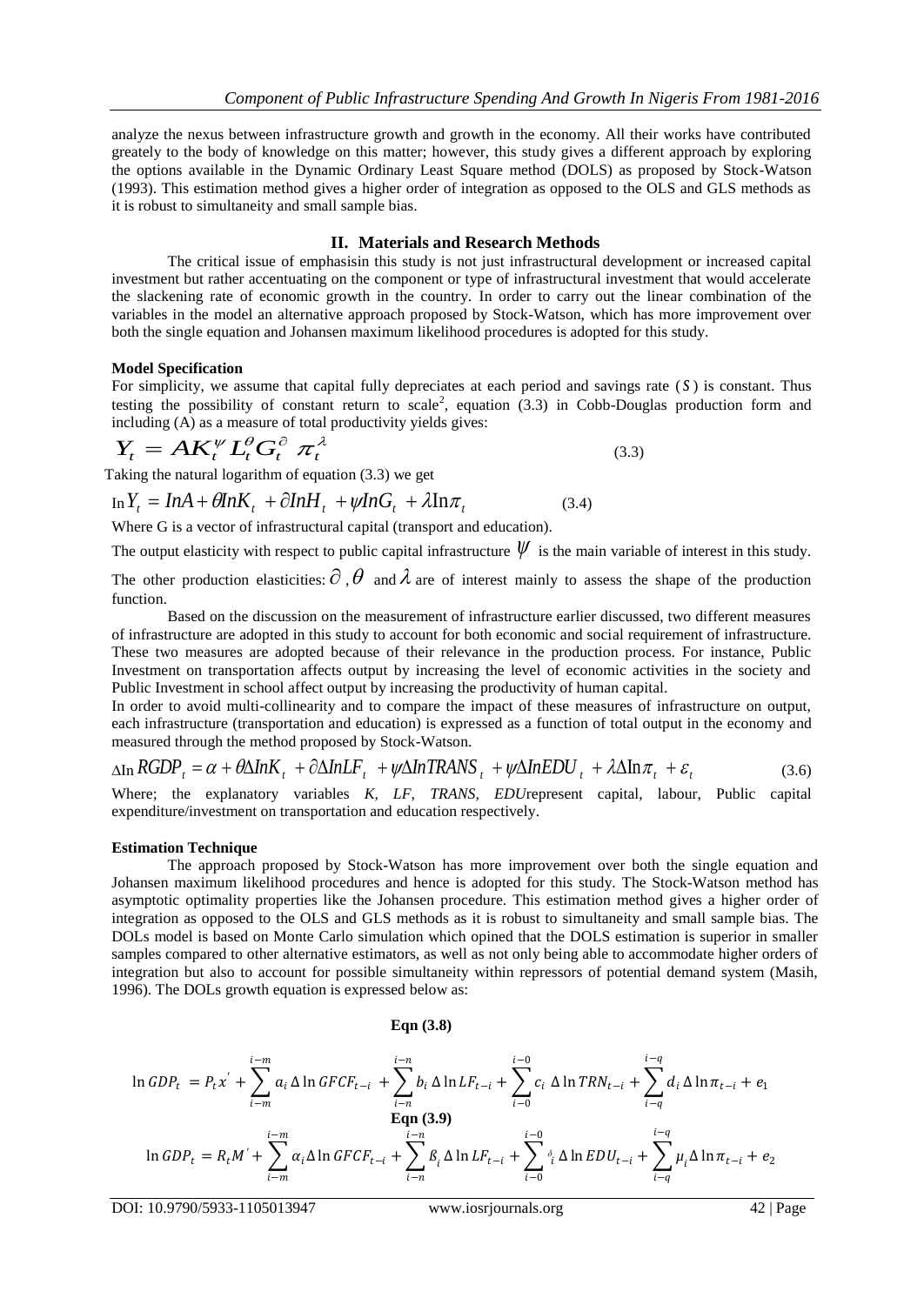$$
\mathbf{Eqn 3.10}
$$
\n
$$
\ln Y_{t} = R_{t}M' + \sum_{i=m}^{i-m} \alpha_{i} \Delta \ln GFCF_{t-i} + \sum_{i=n}^{i-n} \beta_{i} \Delta \ln LF_{t-i} + \sum_{i=0}^{i-0} \delta_{i} \Delta \ln EDU_{t-i} + \sum_{i=p}^{i-p} c_{i} \Delta \ln TRAN_{t-i}
$$
\n
$$
+ + \sum_{i=s}^{i-s} \mu_{i} \Delta \ln \pi_{t-i} + e_{2}
$$

Eqn 3.8 and 3.9 are the specific equation and equation 3.10 is the generic form specification. While equations 3.8 and 3.9 address our first and second objectives respectively, equation 3.10 addresses the third objective. Where  $X = [a, b, c, d]$ ,  $P = [1, GFCF, LF, TRAN, \pi]$ ;  $M = [\alpha, \beta, \delta, \mu]$ ;  $R = [1, K, L, SCH, \pi]$ ;  $TRAN = PI$  on Transport infrastructure;  $EDU = PI$  in education infrastructure, GFCF = Gross fixed capital formation, LF= Labour Force,  $\pi$ = inflation and m, n, o, p, q, r and s are the lengths of leads and lags of the regressors. **Sources of Data**

**Table no 3:** Showsthe annual time series data used in this study is from the period 1985 to 2016.

|                | <b>SN VARIABLE</b>                                                           | <b>SOURCE</b>                                                                                                                                        |
|----------------|------------------------------------------------------------------------------|------------------------------------------------------------------------------------------------------------------------------------------------------|
|                | <b>RGDP</b>                                                                  | <b>CBN STATISTICAL BULLETIN</b>                                                                                                                      |
| $\mathfrak{D}$ | PUBLIC INFRASTRUCTURE INVESTMENT                                             | <b>CBN STATISTICAL BULLETIN</b>                                                                                                                      |
| $\mathcal{R}$  | CONTRIBUTION OF SERVICE SECTOR TO<br><b>GDP</b>                              | CBN STATISTICAL BULLETIN                                                                                                                             |
| $\overline{4}$ | <b>EDUCATION</b>                                                             | <b>CBN STATISTICAL BULLETIN</b>                                                                                                                      |
| $\overline{5}$ | <b>TRANSPORTATION</b>                                                        | <b>CBN STATISTICAL BULLETIN</b>                                                                                                                      |
| 6              | <b>TOTAL LABOUR FORCE</b>                                                    | Source: Compiled from National Rolling Plan (1980 - 2003), NBS<br>(Staistical Fact Sheets), NMB (data file, 1970-2005), Other<br><b>Publications</b> |
|                | <b>%CONTRIBUTION OF INDUSTRY TO GDP</b>                                      | Source: Compiled from National Rolling Plan (1980 - 2003), NBS<br>(Staistical Fact Sheets), NMB (data file, 1970-2005), Other<br><b>Publications</b> |
| 8              | <b>INFLATION RATE</b>                                                        | National Bureau of Statistics 2017 Report                                                                                                            |
| $\mathbf{Q}$   | <b>GROSS FIXED CAPITAL FORMATION GROSS</b><br><b>FIXED CAPITAL FORMATION</b> | National Bureau of Statistics 2017 Report                                                                                                            |

Source: Authors' computation

#### **i. Descriptive Summary**

#### **III. Result**

#### **Table no 4:** Shows A Summary of Descriptive Statistics of Variables

| <b>SN</b>      | <b>STAT</b>         | <b>RGDP</b> | L F      | <b>GFCF</b>  | <b>EDU</b> | <b>TRAN</b> | <b>INF</b> |
|----------------|---------------------|-------------|----------|--------------|------------|-------------|------------|
| -1             | Mean                | 31757.15    | 44.41741 | $2.68E+12$   | 537.7054   | 322.0395    | 19.60000   |
| $\overline{2}$ | Median              | 22391.14    | 45.02500 | $1.49E + 11$ | 341.6752   | 208.1652    | 12.55000   |
| 3              | Maximum             | 69023.93    | 73.11320 | $1.51E+13$   | 1518.933   | 679.3052    | 72.80000   |
| $\overline{4}$ | Minimum             | 13779.26    | 20.85000 | $3.09E + 09$ | 242.5559   | 127.5361    | 5.400000   |
| 5              | Std. Dev.           | 18151.71    | 18.10630 | $4.74E+12$   | 386.0119   | 198.5810    | 17.69177   |
| 6              | <b>Skewness</b>     | 0.874864    | 0.161014 | 1.619543     | 1.481449   | 0.695330    | 1.663377   |
| $\overline{7}$ | Kurtosis            | 2.318378    | 1.499611 | 3.963325     | 3.833312   | 1.756149    | 4.521209   |
| 8              | Jarque-Bera         | 5.289229    | 3.532306 | 17.12951     | 14.20976   | 5.221651    | 20.07206   |
| 9              | Probability         | 0.071033    | 0.170990 | 0.000191     | 0.000821   | 0.073474    | 0.000044   |
| 10             | Sum                 | 1143257.    | 1599.027 | $9.64E+13$   | 19357.40   | 11593.42    | 705.6000   |
| 11             | Sum Sq. Dev.        | $1.15E+10$  | 11474.33 | $7.85E + 26$ | 5215180.   | 1380204.    | 10954.96   |
| 12             | <b>Observations</b> | 36          | 36       | 36           | 36         | 36          | 36         |

Source: Authors' computation.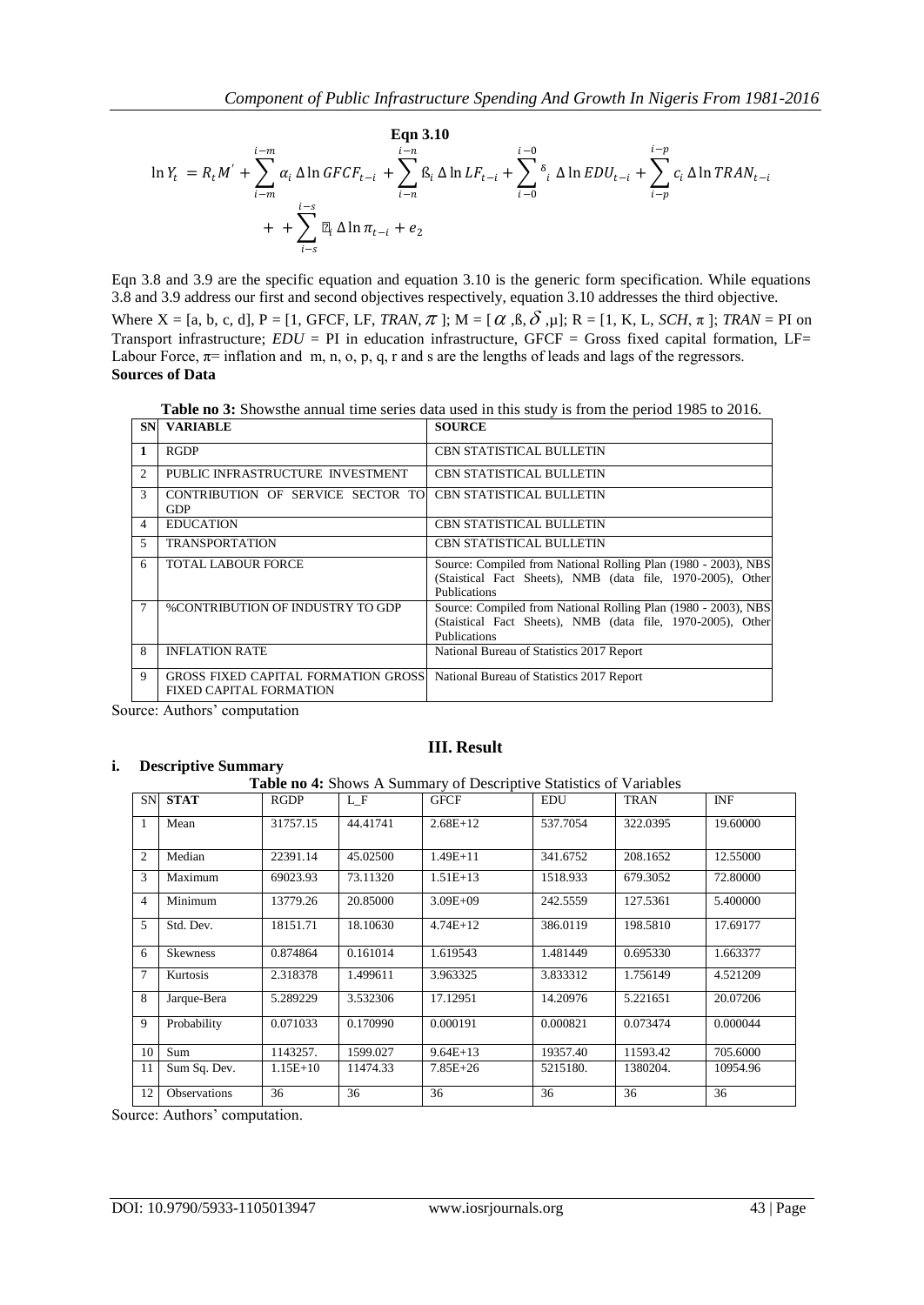#### **Unit Root Test**

The unit root test adopted for this study is the Ng &Perron (2001). This test is a modification of the Philip Perron*Zα* and *Z<sup>t</sup>* statistics and Bhargava 1986 *R1*.This procedure has more advantage because it possesses a substantially higher power than the Philip Perron test when the autoregressive term is closed to unity (Ng &Perron, 2001).

<sup>3</sup> the coefficients  $\beta_1$ > 0,  $\beta_2$ > 0,  $\beta_3$ > 0 and  $\beta_4$ >0 and  $\Psi$  > 0,  $\theta$  > 0,  $\theta$  > 0, and  $\lambda$  > 0 (in the case of this study). Are taken as elasticities and all signs are expected to be positive.

|                | Table no 5: ShowsResults for Ng and Perron Unit Roots Test |             |             |            |            |  |  |  |  |
|----------------|------------------------------------------------------------|-------------|-------------|------------|------------|--|--|--|--|
| SN             | Variables                                                  | MZa         | MZt         | <b>MSB</b> | <b>MPT</b> |  |  |  |  |
| $\overline{1}$ | RGDP<br>Level Difference                                   | $-0.12927$  | $-0.06279$  | 0.48573    | 17.9514    |  |  |  |  |
|                | RGDP $@1st$ Diff                                           | $-9.5503*$  | $-2.1584**$ | $0.2260*$  | 2.6683*    |  |  |  |  |
| 2              | LF @ Level<br>Difference                                   | $-9.55034$  | $-2.15847$  | 0.22601    | 2.66837    |  |  |  |  |
|                | LF $@1^{\text{st}}$ Diff                                   | $-16.6739*$ | $-2.8852*$  | $0.1730*$  | 1.4773     |  |  |  |  |
| $\overline{3}$ | GFCF @ Level<br>Difference                                 | 1.19786     | 1.21249     | 1.01221    | 73.7147    |  |  |  |  |
|                | GFCF $@1st$ Diff                                           | $-15.6988*$ | $-2.8015*$  | 0.1784*    | 1.56107    |  |  |  |  |
| $\overline{4}$ | EDU @ Level<br>Difference                                  | $-6.18872$  | $-1.43948$  | 0.23260    | 4.89926    |  |  |  |  |
|                | EDU @ 1 <sup>st</sup> Diff                                 | $-4.1328$   | $-1.4185*$  | $0.3432*$  | 5.9510*    |  |  |  |  |
| $\overline{5}$ | TRAN @Level<br>Difference                                  | 0.25765     | 0.17619     | 0.68385    | 31.3606    |  |  |  |  |
|                | TRANS $@1st$ Diff                                          | $-4.70528$  | $-1.5072**$ | 0.32033*   | 5.26169*   |  |  |  |  |
| 6              | INF @ Level<br>Difference                                  | $-10.9456$  | $-2.33660$  | 0.21347    | 2.24928    |  |  |  |  |
|                | INF $@1st$ Diff                                            | $-16.6412*$ | $-2.86559*$ | $0.17220*$ | 1.54206    |  |  |  |  |

#### **Unit Root Test Table**

Note: Note: \*, \*\* and \*\*\* depicts significance at 1%, 5% and 10% levels respectively. Source: Authors' computation.

The unit root tests show that all the variables under study are unit root non-stationary at level – See table 1.3. As a result, all specifications of Ng &Perron tests cannot reject the null hypothesis of a unit root process at a 1% or 5% significance level for the variables.

#### **Co-integration Test**

The study preferred the Johansen co-integration test over the Engle and Granger two steps procedure because the later conceals information about the coefficients of explanatory variables in the co-integrating equation which makes it unsuitable for this study.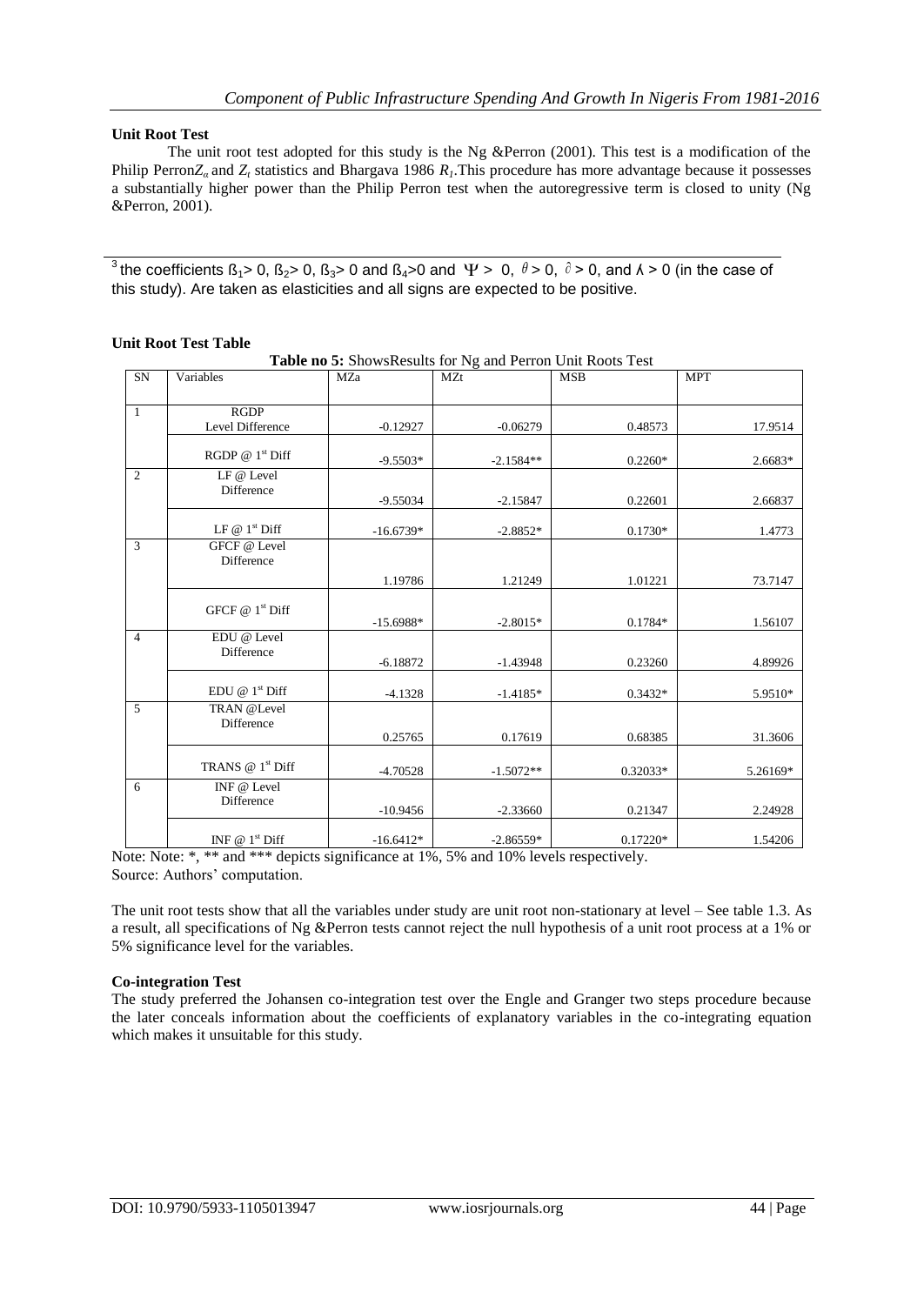#### **Table no 6:** VAR Lag Order Selection Criteria

| LogL<br>Lag |             | <b>FPE</b><br>LR |             | AIC          | SC           | HQ           |
|-------------|-------------|------------------|-------------|--------------|--------------|--------------|
|             | $-36.06769$ | <b>NA</b>        | 1.71e-09    | 2.518154     | 2.873662     | 2.640875     |
|             | 230.2916    | 395.7338*        | $1.79e-14*$ | $-9.045236*$ | $-5.845663*$ | $-7.940744*$ |
|             |             |                  |             |              |              |              |

Endogenous variables: LNRGDP, LNLF, LNGFCF, LNEDU, LNTRN, INFL\_RATE

LR: sequential modified LR test statistic (each test at 5% level)

FPE: Final prediction error

AIC: Akaike information criterion

SC: Schwarz information criterion

HQ: Hannan-Quinn information criterion

The trace test and the Max-eigen value test above indicates 5 and 4 co-integrating equations at the 0.05 level. Therefore, the result of the unrestricted co-integration rank test for both tests reveals a co-integration relationship between variables in the long-run. The test for impact using the dynamic ordinary least square (DOLS) method is aimed at addressing our objective of the study. All data are logged and difference in this manner d(R*GDP*), d(LF), d(*GFCF*), d(*EDU*), d(*TRAN*), and d(*INF*).The purpose of including Leads and lags in DOLS regression model is to make the stochastic error term independent of all past innovations in stochastic repressors.

**Table no 7:** Shows Elasticity-Multiplier Coefficient of Key Variables In DOLS Estimation Equation

| Sn                          | Variable          | Labour Force | <b>Gross FCF</b> | Education  | Transportation | Inflation  |  |  |
|-----------------------------|-------------------|--------------|------------------|------------|----------------|------------|--|--|
|                             |                   |              |                  |            |                |            |  |  |
|                             |                   |              |                  |            |                |            |  |  |
|                             | RGDP1             | $-0.822849$  | 0.194064         |            | 0.348354*      | 0.00222    |  |  |
|                             |                   |              |                  |            |                |            |  |  |
|                             |                   |              |                  |            |                |            |  |  |
| $\mathfrak{D}_{1}$          | RGDP <sub>2</sub> | $-0.568508$  | 0.093390         | $0.19639*$ |                | $-0.00145$ |  |  |
|                             |                   |              |                  |            |                |            |  |  |
|                             |                   |              |                  |            |                |            |  |  |
| 3                           | RGDP3             | $-0.48068$   | 0.187393         | $0.15491*$ | 0.284302*      | 0.0009     |  |  |
|                             |                   |              |                  |            |                |            |  |  |
| Course Author's Commitation |                   |              |                  |            |                |            |  |  |

Source: Author's Computation

*Note: The symbol \* denote key variable of interest in the estimated equation*

#### **IV. Discussion**

The generic and specific equations reveal that all variables of the models are in line with the a-priori expectation except for labour during the period understudy. A number of reasons may be attributed to this one that is worthy of note is the fact that labour productivity in Nigeria is relatively low. Holding all other explanatory variables constant, PI on education and transportation indicates a positive and statically significant effect on growth rate of real GDP and their elasticity co-efficient of (0.3%) for transportation and (0.2) for education revealed that they are both fairly elastic to Real GDP growth in the economy. However, compared to the education sector, the result suggests that a change in growth rate of real GDP is affected more by increase in PI on transportation because it affects growth faster in the short-run. Hence a percentage increase in government expenditure on education will lead to increase in growth by 0.2% and a percentage increase in government expenditure on transportation will lead to 0.3% increase in growth. The computed value of  $R^2 = 0.998714$  shows that 99% of variation in RGDP is accounted for by the explanatory variables LNEDU and LNTRANS while 0.0013% of variation is attributed to other variables that are not captured in the model.

## **V. Conclusions and Policy Recommendations**

The study conducted an investigation on the impact of two measures of infrastructure variables (education and transportation) on real GDP in Nigeria. Using the dynamic OLS (DOLS) estimation technique to examine the co-integrating relationship between social and economic infrastructural capital, and also account for plausibility of endogeneity, the estimation result shows that all variables under consideration has a positive effect on real GDP except for Labour Force. Holding all other explanatory variables constant, PI on education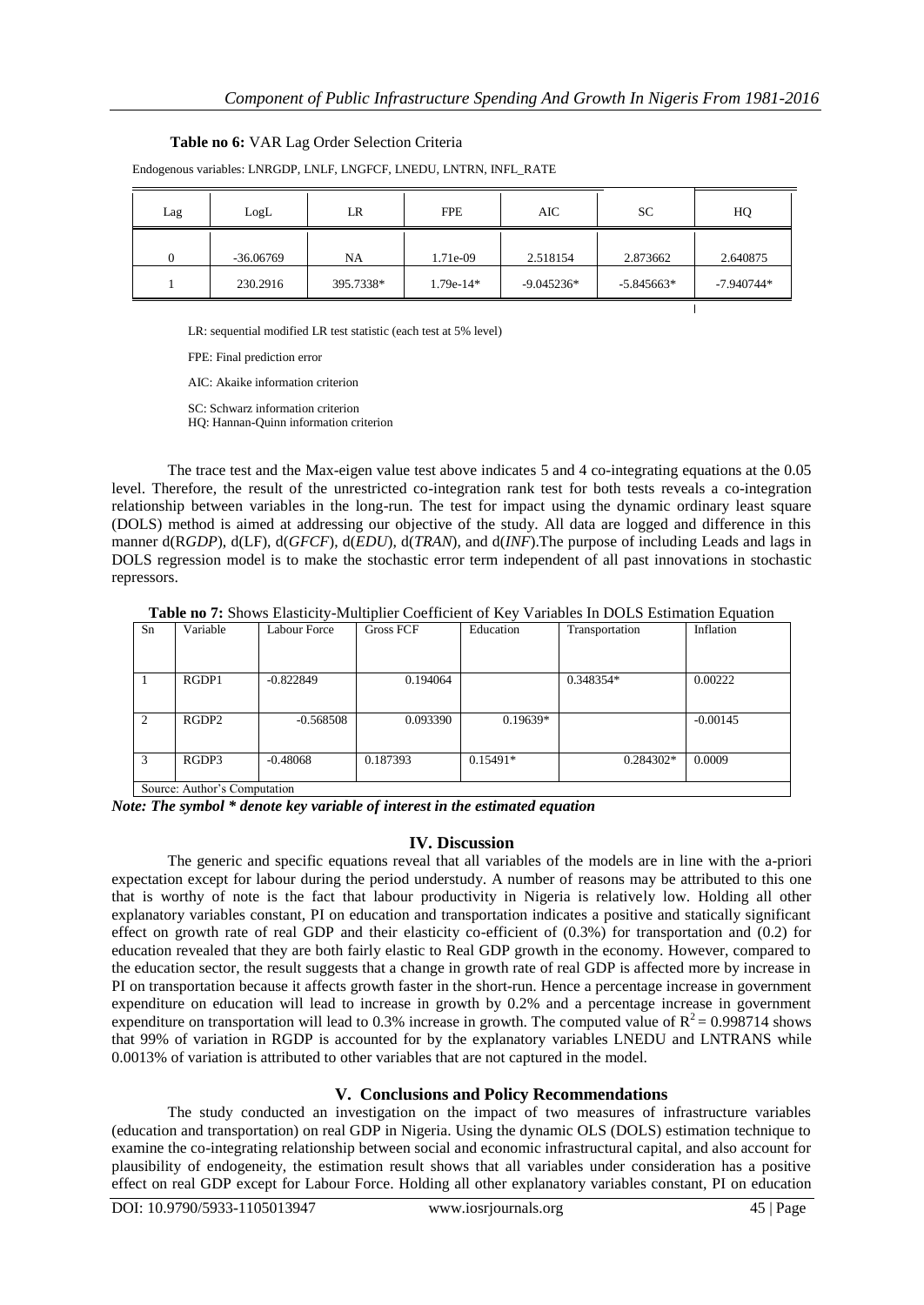and transportation indicates a positive and statically significant effect on growth rate of real GDP and their elasticity co-efficient of (0.3%) for transportation and (0.2) for education revealed that they are both fairly elastic to Real GDP growth in the economy. However, compared to the education sector, the result suggests that a change in growth rate of real GDP is affected more by increase in PI on transportation because it affects growth faster in the long-run. Based on the findings of the study, the following conclusion can be drawn.

- 1. It can be observed that government infrastructure expenditure whether social or economic in nature has significant influence on economic growth of Nigeria in the long-run. From the findings, the elasticity coefficient of (0.2%) for social (education) and (0.3%) for economic (transportation) infrastructure component tested positive and statistically significant.
- 2. Investment on economic infrastructure fast-track growth faster than investment on social infrastructure especially in developing countries. Economic infrastructure has an elasticity of 0.3% which is higher than that of social infrastructure investment of (0.2%). Public investment on economic infrastructure accumulation is connected to economic growth because it channeled resources towards individuals who have a higher propensity to save while investment in social infrastructure accumulation stimulates growth process through equality and hence alleviate effects of credit constraints on human capital. This thought is in line with Manoj. *et al.* 2017 empirical findings.
- 3. The share of gross fixed capital formation (GFCF) which is a representation of marginal addition to the stock of private capital is positive and statistically significant at a 0.18% elastic level. This implies that private sector investment has a positive and statistically significant relationship with growth in Nigeria.
- 4. Investment in infrastructure is highly capital intensive and hence government alone cannot adequately provide all the infrastructure needs in the county, concerted effort should be made by both private and public sector to boost infrastructural spending as it will consequently boost GDP growth. This could be achieved through public private partnership (PPP).

#### **Recommendation**

The study thereby made the following recommendations-

- 1. There should be effective channeling of public fund to productive activities that have significant impact on economic growth. This can be done by critically assessing the component of infrastructure that is of high priority given the level of the country's development and infrastructural need. Some studies suggest that the physical component of government infrastructure spending should be of top priority while others opined the government investment in social infrastructure should be the emphasis. Galer&Moav (2004) opined that physical capital (economicinfrastructure) accumulation is germane to economic growth at the early stages of development because it channeled resources towards individuals who had a higher propensity to save while human capital (social infrastructure) accumulation stimulates growth process through equality and hence alleviate effects of credit constraints on human capital.
- 2. Private sector participation which is measured by gross fixed capital formation indicated that private sector has positively impacted the economy of the country by as much as 0.18%. If this is so, fluctuations in the GFCF indicator are often considered to reveal possible future business activities, private sector business confidence and economic growth

#### **References**

- [1]. Agenor, P. R. (2010). A Theory of Infrastructure-led Development. Journal of Economic Dynamics & Control, 34 (5), 932-950.
- [2]. Akinyosoye, M. (2010). Infrastructure development in Nigeria, road map to sustainable development. Working paper.
- [3]. Akonji, D.R.; Olubukola, O.A &Wakili, M. A (2013). Nexus between public expenditure and economic growth by testing Wagner's law time series: Evidence from Nigeria. International Journal of development and sustainability. 2(4), 2383-2395.
- [4]. Auschauer, D. A. (1989). Is Public Expenditure Productive? Journal of Monetary Economics.23 (2), 177-200.
- [5]. Ayogu, M. D (2000). The Political Economy of Infrastructure Investments in Nigeria.Washington DC, World Bank.
- [6]. Babatunde O.A.; Saliu. A.A; &Osani O.I (2012). Infrastructure and economic growth in Nigeria: A multivariate approach. Research Journal of Business Management and Accounting. 1(3), 30-39.
- [7]. Barro R. (1990). Government spending in a simple model of endogenous growthJournal of Political Economy. 98 (5), 103 125.
- [8]. Canning, D. &Bennathan, E. (2000). The social rate of return on infrastructure investments. World Bank research project, Washington, D.C.
- [9]. Canning, D. (1999). Infrastructure Contribution to Aggregate output. Policy research working paper series. A. 2246, the World Bank.
- [10]. Central Bank of Nigeria Statistical bulletin, 2016 edition
- [11]. Devarajan S.; Swaroop A.M.; & Zou H (1996). The Composition of Public Expenditure and Economic Growth. Journal of Monetary Economics. 37(2-3), 313-344.
- [12]. Easterly, W. &Rebelo, S. (1993). Fiscal policy and economic growth: An empirical investigation. Journal of Monetary economics, 32(3), 417-458.
- [13]. Edeme, R. K.; Emecheta C.; &Omeje O. M. (2017) Public Health Expenditure and Health Outcomes in Nigeria. Department of Economics, Faculty of the Social Sciences, University of Nigeria, Nsukka, Nigeria.
- [14]. Ekpung, E. G. (2014). Trends analysis of public expenditure on infrastructure andeconomic growth in Nigeria. International Journal of Asian Social Science4(4), 480-491.